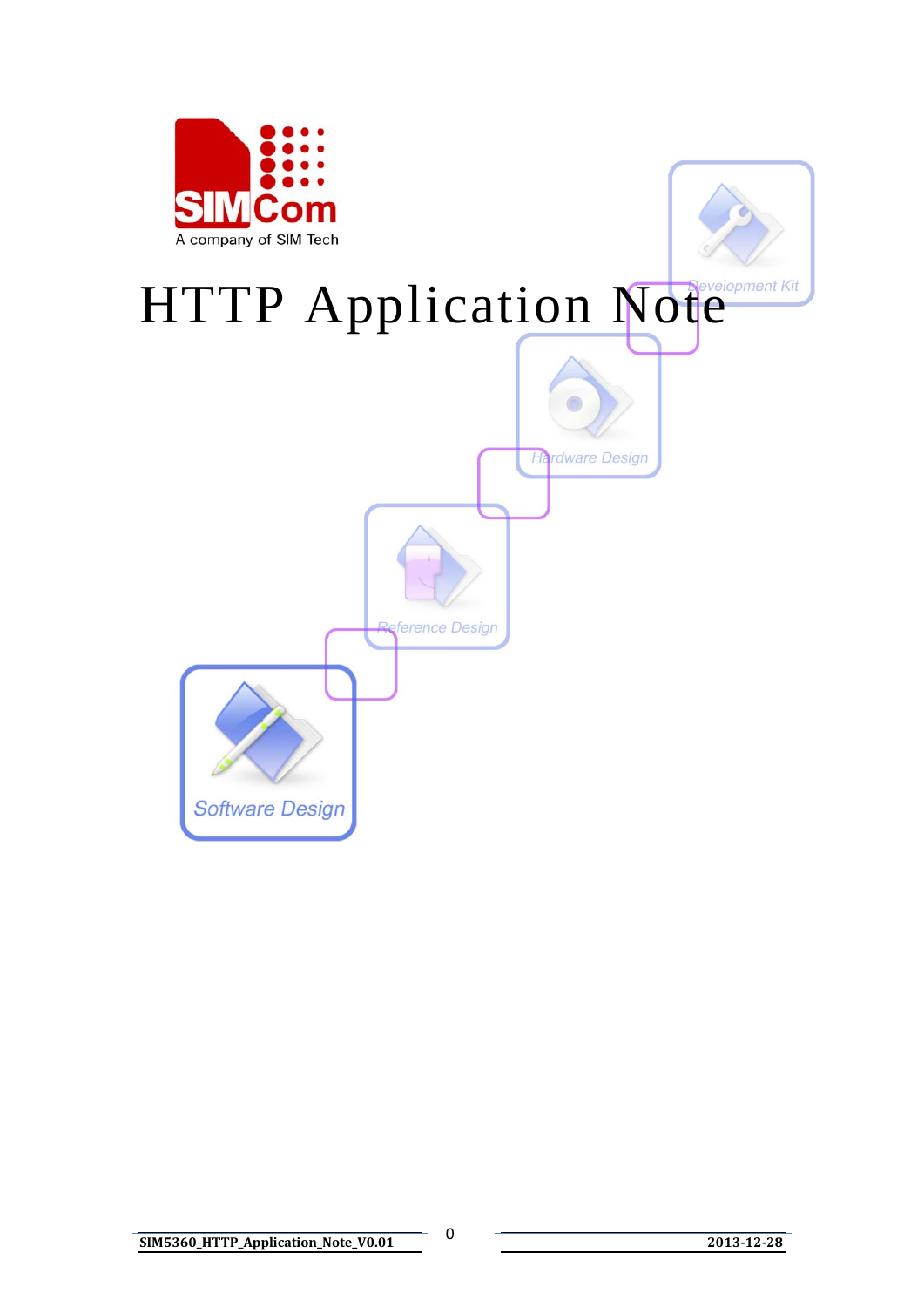| <b>Document Title:</b> | <b>SIM5360 HTTP Application Note</b> |  |
|------------------------|--------------------------------------|--|
| <b>Version:</b>        | 0.01                                 |  |
| Date:                  | 2014-02-21                           |  |
| <b>Status:</b>         | Developing                           |  |
| <b>Document ID:</b>    | SIM5360_HTTP_Application_Note_V0.01  |  |

#### **General Notes**

Simcom offers this information as a service to its customers, to support application and engineering efforts that use the products designed by Simcom. The information provided is based upon requirements specifically provided to Simcom by the customers. Simcom has not undertaken any independent search for additional relevant information, including any information that may be in the customer's possession. Furthermore, system validation of this product designed by Simcom within a larger electronic system remains the responsibility of the customer or the customer's system integrator. All specifications supplied herein are subject to change.

#### **Copyright**

This document contains proprietary technical information which is the property of SIMCOM Limited., copying of this document and giving it to others and the using or communication of the contents thereof, are forbidden without express authority. Offenders are liable to the payment of damages. All rights reserved in the event of grant of a patent or the registration of a utility model or design. All specification supplied herein are subject to change without notice at any time.

*Copyright © Shanghai SIMCom Wireless Solutions Ltd. 2013*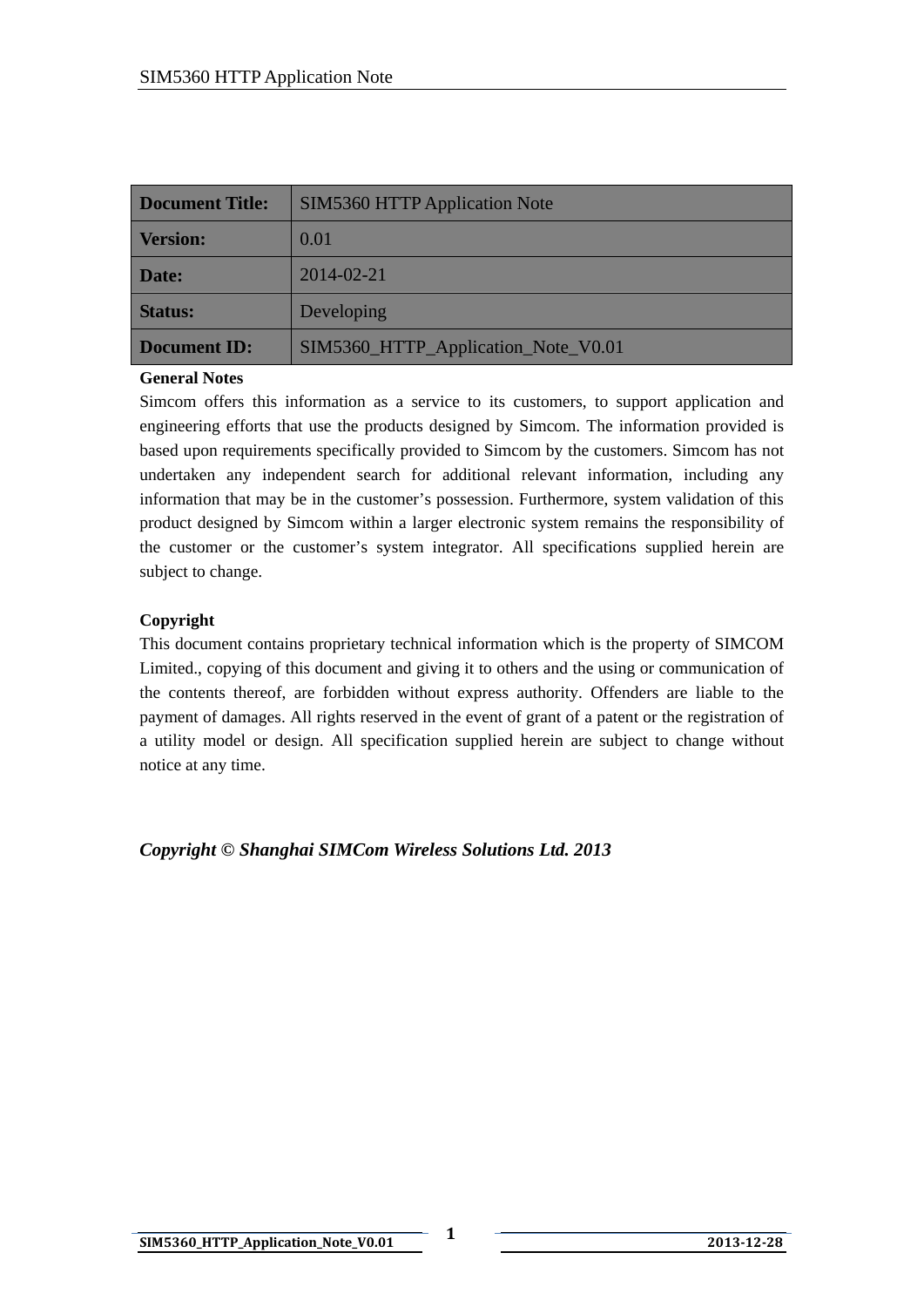## <span id="page-2-0"></span>**Version History**

| <b>Version</b>    | <b>Chapter</b>     | <b>Comments</b> |
|-------------------|--------------------|-----------------|
| V <sub>0.01</sub> | <b>New Version</b> |                 |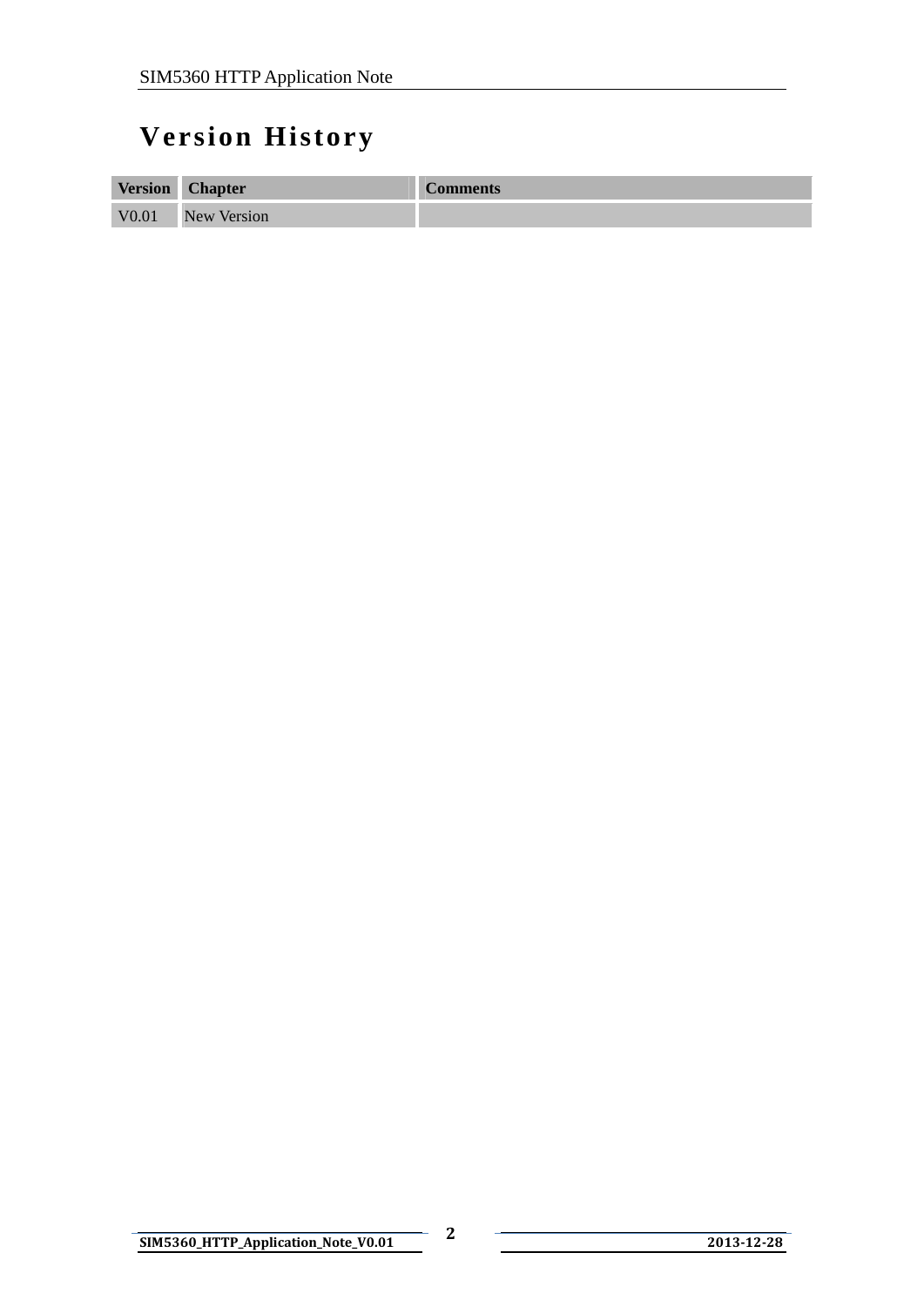## <span id="page-3-0"></span>Contents

| 3 <sub>1</sub> |  |  |
|----------------|--|--|
| 4.             |  |  |
|                |  |  |

 $\overline{\mathbf{3}}$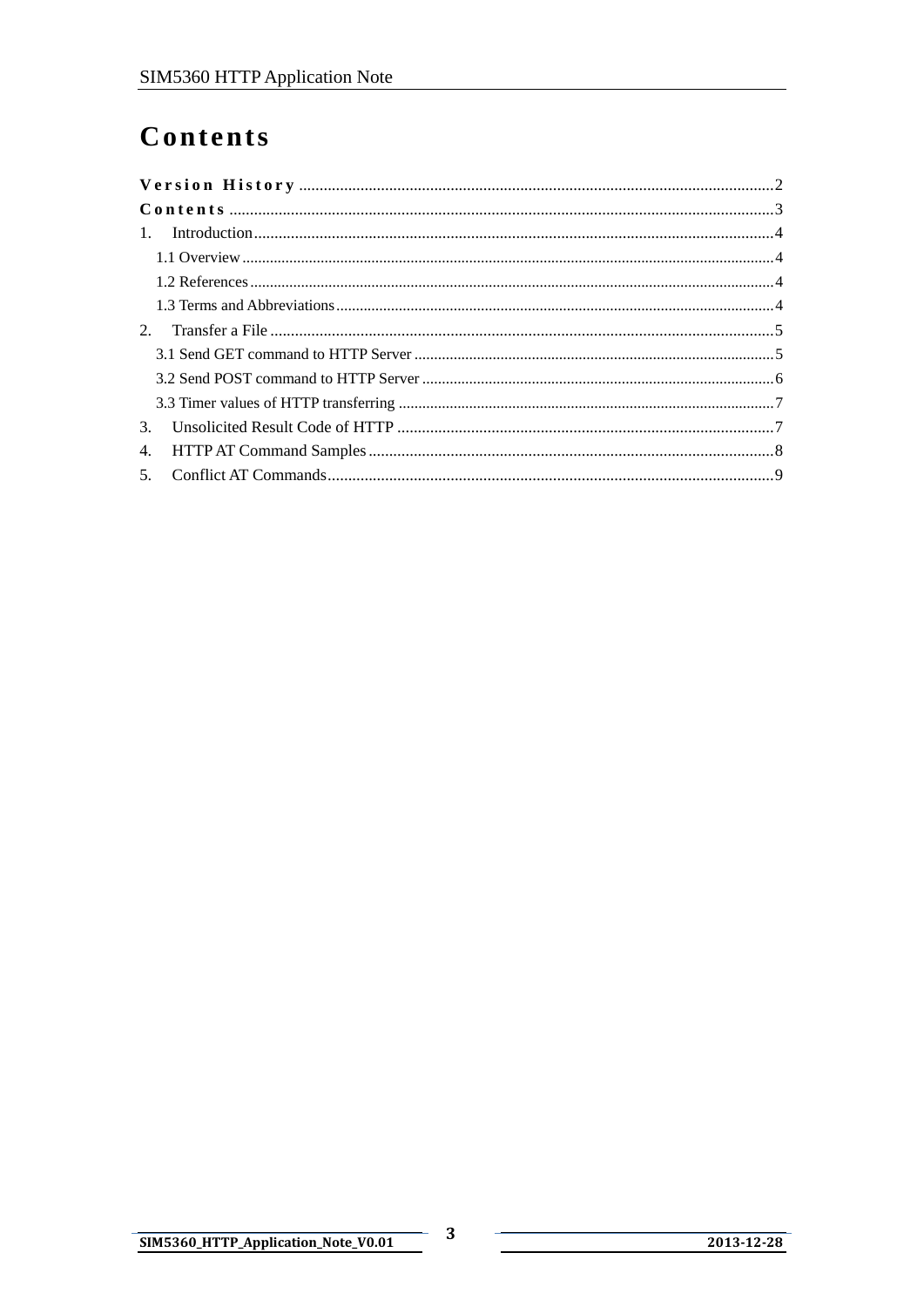# <span id="page-4-0"></span>**1. Introduction**

## **1.1 Overview**

This document gives the usage of SIM52XX HTTP functions. User can get useful information about the SIM52XX HTTP functions quickly through this document.

The HTTP functions are provided in AT command format, and they are designed for customers to design their HTTP applications easily. User can access the HTTP AT command through UART/ USB interface which communicates with SIM52XX module.

#### **SIM52XX HTTP features:**

- Basic HTTP GET and POST operation.
- Support transferring file between internal EFS and FTP server
- Support HTTP URL parsing using DNS

### **1.2 References**

The present document is based on the following documents:

[1] SIMCOM\_SIM5360\_ATC\_EN\_V0.05.doc.

### **1.3 Terms and Abbreviations**

For the purposes of the present document, the following abbreviations apply:

- AT ATtention; the two-character abbreviation is used to start a command line to be sent from TE/DTE to TA/DCE
- TA Terminal Adaptor; e.g. a data card (equal to DCE)
- TE Terminal Equipment; e.g. a computer (equal to DTE)
- UMTS Universal Mobile Telecommunications System
- URC Unsolicited Result Code
- USIM Universal Subscriber Identity Module
- WCDMA Wideband Code Division Multiple Access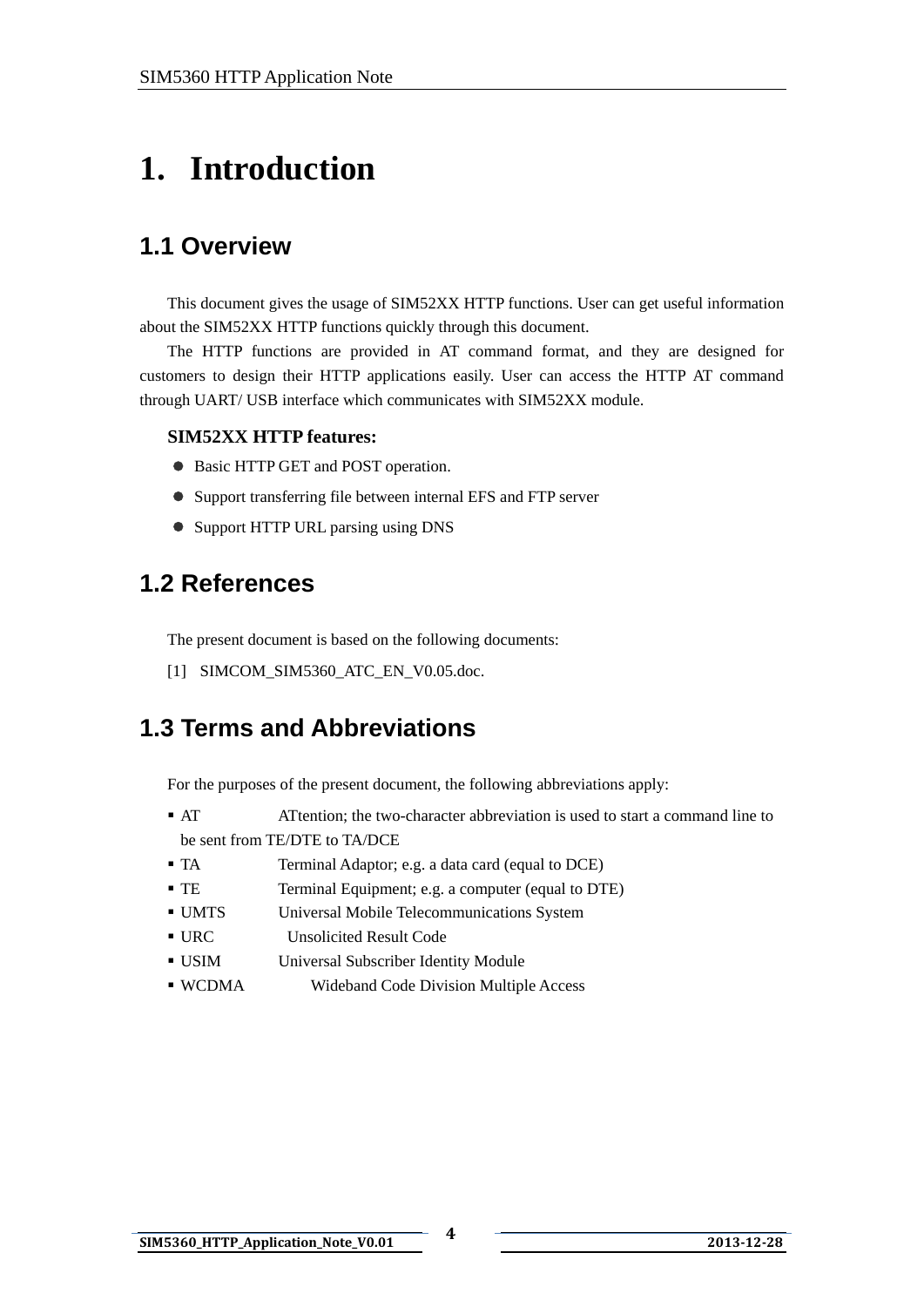## <span id="page-5-0"></span>**2. Transfer a File**

### **3.1 Send GET command to HTTP Server**

The following command gets the html web page from http://www.mywebsite.com:80/:

1) TE inputs AT+CHTTPACT command

*AT+CHTTPACT="www.mywebsite.com",80* 

2) Module reports +CHTTPACT: REQUEST to indicate that HTTP server has been connected successfully, and TE can input the HTTP request now.

*+CHTTPACT: REQUEST* 

3) TE inputs HTTP request. If the request data contains character with decimal value of 03 or 26, it should convert it to 03 03 or 03 26 which contains two characters.

*GET [/index.html HTTP/1.1](http://www.mywebsite.com/index.html%20HTTP/1.1)  Host:* [www.mywebsite.com](http://www.mywebsite.com/) *User-Agent: MY WEB AGENT Content-Length: 0* 

4) TE inputs <CTRL+Z> with decimal value 26 to indicate end of the HTTP request data.

*<CTRL+Z>* 

5) Module reports OK.

#### *OK*

6) Module reports +CHTTPACT: DATA, <len> $\vert r \vert$ n<data> to indicate that module has received new data from HTTP server. The <len> is the the length of <data> part. The <data> part contains the data received from HTTP server. This unsolicited result may be reported for multiple times which depends on the real size of the file transferred using HTTP.

*+CHTTPACT: DATA, 1024* 

*…* 

*+CHTTP: DATA, 1024*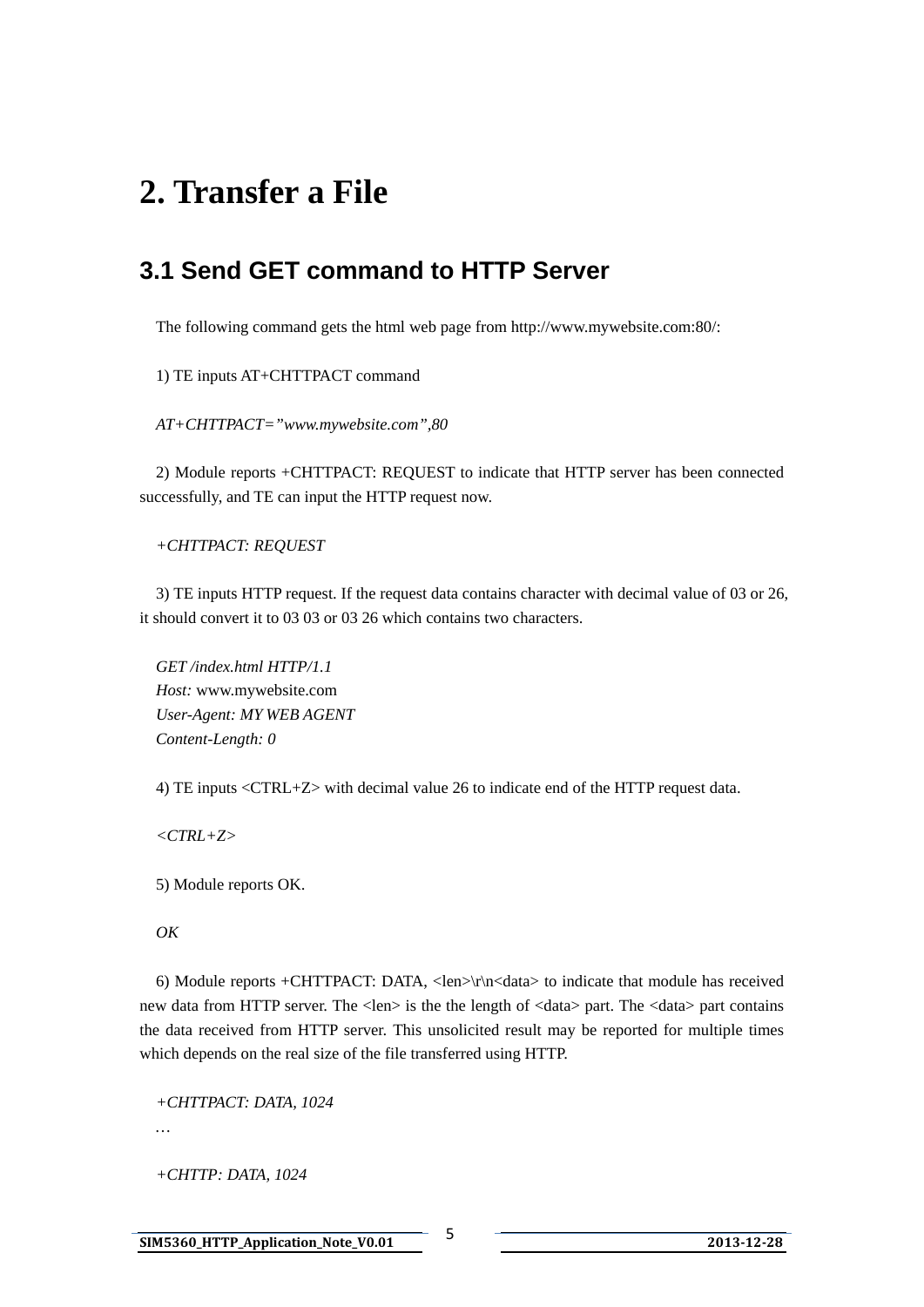<span id="page-6-0"></span>*…* 

7) Module reports +CHTTPACT: <result>

*+CHTTPACT: 0* 

#### **3.2 Send POST command to HTTP Server**

The following command sends a POST command to the HTTP server:

1) TE inputs AT+CHTTPACT command

*AT+CHTTPACT="www.mywebsite.com",80* 

2) Module reports +CHTTPACT: REQUEST to indicate that HTTP server has been connected successfully, and TE can input the HTTP request now.

*+CHTTPACT: REQUEST* 

3) TE inputs HTTP request. If the request data contains character with decimal value of 03 or 26, it should convert it to 03 03 or 03 26 which contains two characters.

*+CHTTPACT: REQUEST POST* [http://www.mywebsite.com/mydir/test.jsp HTTP/1.1](http://www.mywebsite.com/mydir/test.jsp%20HTTP/1.1) *Host:* [www.mywebsite.com](http://www.mywebsite.com/) *User-Agent: MY WEB AGENT Accept: \*/\* Content-Type: application/x-www-form-urlencoded Cache-Control: no-cache Accept-Charset: utf-8, us-ascii Pragma: no-cache Content-Length: 29* 

*myparam1=test1&myparam2=test2* 

If the HTTP request data contains character with decimal value of 03 or 26, the character should be converted to 03 03 or 03 26 which contains two characters.

4) TE inputs <CTRL+Z> with decimal value 26 to indicate end of the HTTP request data.

*<CTRL+Z>* 

5) Module reports OK.

SIM5360\_HTTP\_Application\_Note\_V0.01 **6 <sup>2013</sup>12<sup>28</sup>**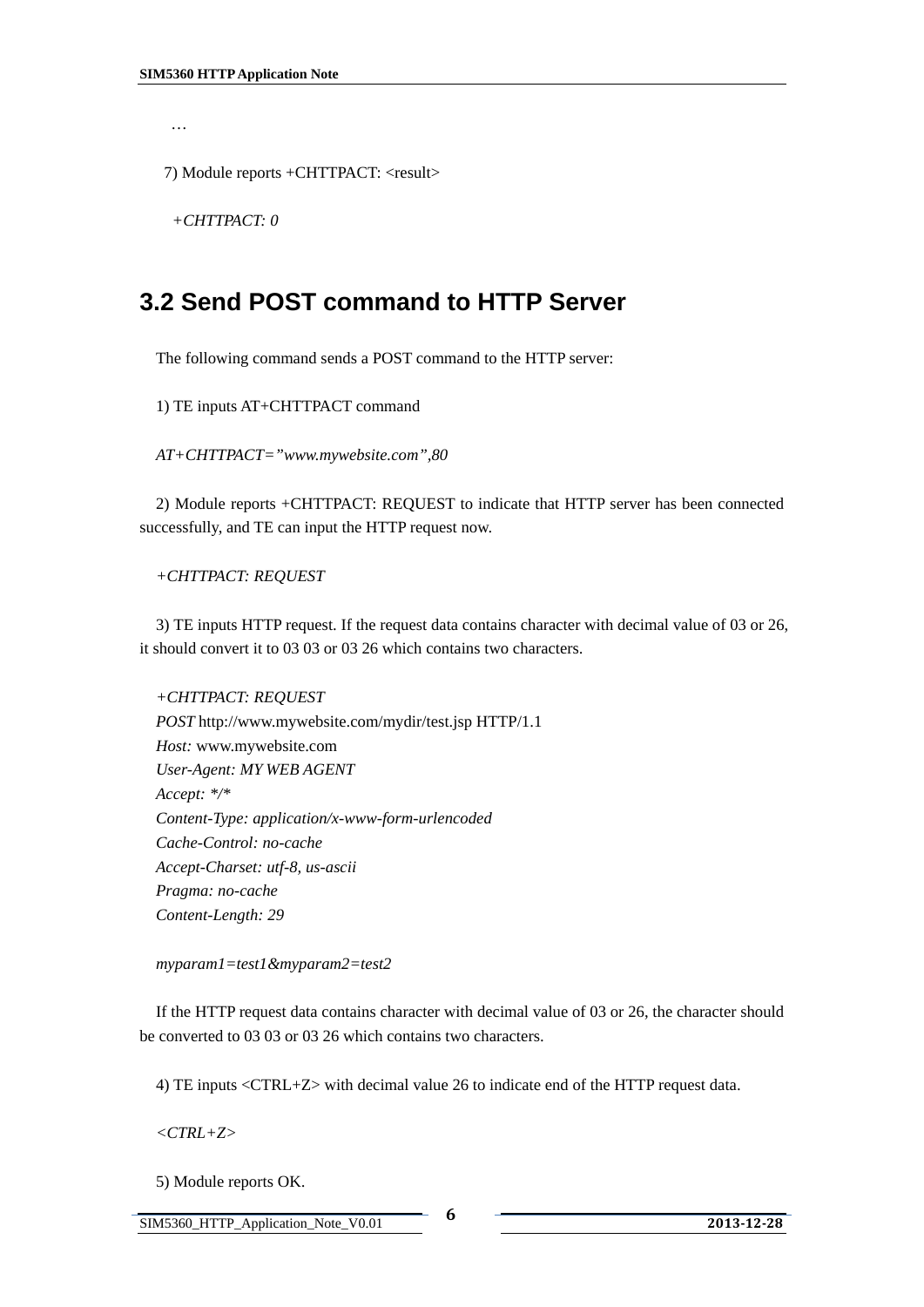<span id="page-7-0"></span>*OK* 

6) Module reports +CHTTPACT: DATA, <len> $\vert r \vert$ n<data> to indicate that module has received new data from HTTP server. The <len> is the the length of <data> part. The <data> part contains the data received from HTTP server. This unsolicited result may be reported for multiple times which depends on the real size of the file transferred using HTTP.

```
+CHTTPACT: DATA, 1024 
… 
+CHTTP: DATA, 1024 
  … 
7) Module reports +CHTTPACT: <result>
```
*+CHTTPACT: 0*

### **3.3 Timer values of HTTP transferring**

Following are the timer value setting for FTP transferring:

| Timer                          | Value     |
|--------------------------------|-----------|
| Socket connect                 | 2 minutes |
| <b>HTTP</b> transferring timer | hours !   |

## **3. Unsolicited Result Code of HTTP**

Following is the unsolicited result code of +CHTTPACT and +CME RROR:

| Code of $\langle$ err $\rangle$ | Description                      |
|---------------------------------|----------------------------------|
| 220                             | Unknown error for HTTP           |
| 221                             | HTTP task is busy                |
| 222                             | Failed to resolve server address |
| 223                             | HTTP timeout                     |
| 224                             | Failed to transfer data          |
| 225                             | Memory error                     |
| 226                             | Invalid parameter                |
| 227                             | Network error                    |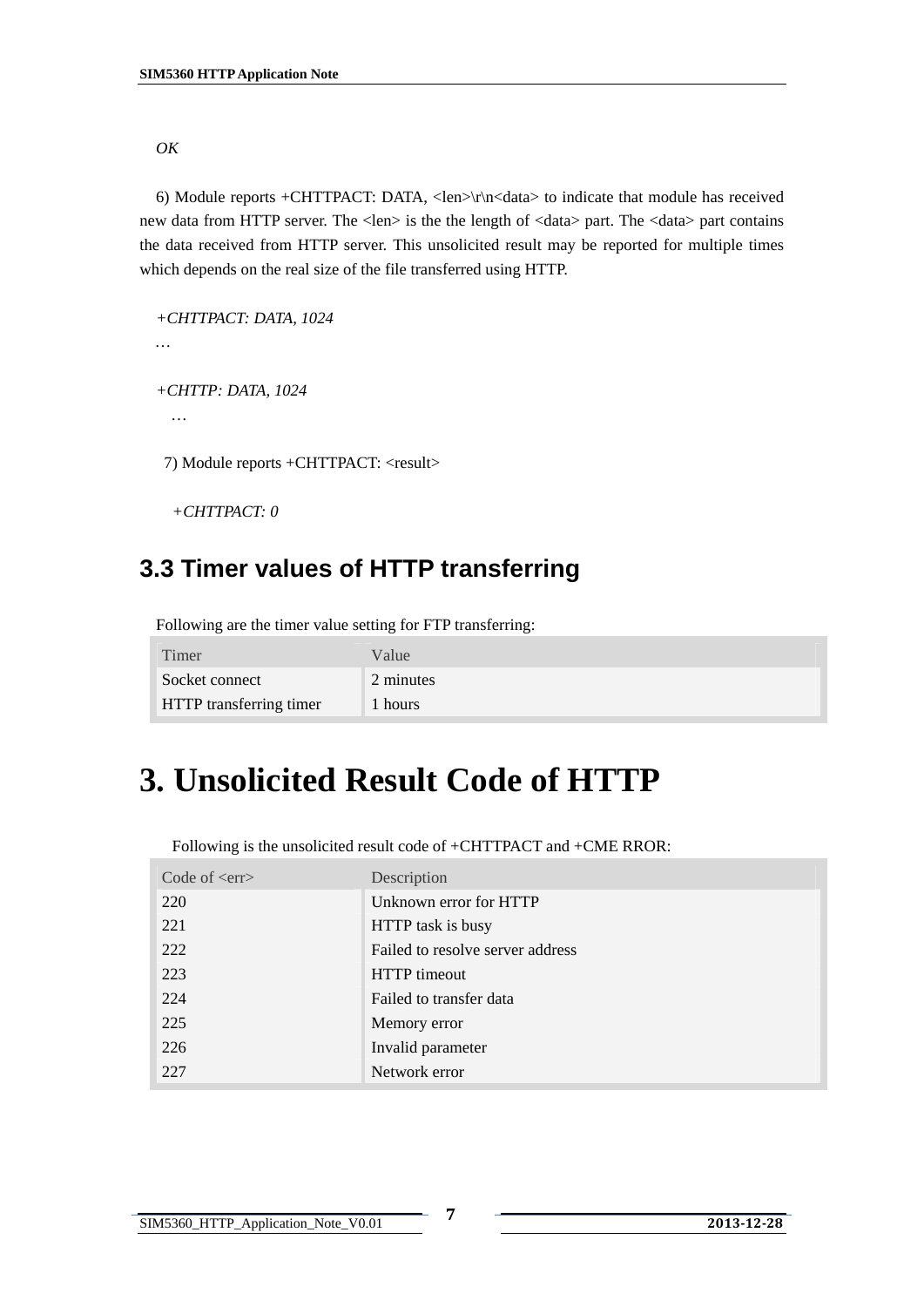# <span id="page-8-0"></span>**4. HTTP AT Command Samples**

| Get a html page from HTTP server                               | Comments                                                         |
|----------------------------------------------------------------|------------------------------------------------------------------|
| AT+CGSOCKCONT=1,"IP","myapn"<br>OK                             | Set the PDP context profile.                                     |
| AT+CHTTPACT="www.mywebsite.com",80<br>OK<br>+CHTTPACT: REQUEST | Connect<br><b>HTTP</b><br>server<br>http://www.mywebsite.com:80/ |
| GET /index.html HTTP/1.1                                       |                                                                  |
| Host: www.mywebsite.com                                        | Get<br>the                                                       |
| <b>User-Agent: MY WEB AGENT</b>                                | http://www.mywebsite.com:80/index.html                           |
| Content-Length: 0                                              | web page from HTTP server                                        |
| $<$ Ctrl+Z>                                                    |                                                                  |
| OK                                                             |                                                                  |
| +CHTTPACT: DATA, 249                                           |                                                                  |
| HTTP/1.1 200 OK                                                |                                                                  |
| Content-Type: text/html                                        | Module reports the web page content received                     |
| Content-Language: zh-CN                                        | from HTTP server.                                                |
| Content-Length: 57                                             |                                                                  |
| Date: Tue, 31 Mar 2009 01:56:05 GMT                            |                                                                  |
| Connection: Close                                              |                                                                  |
| Proxy-Connection: Close                                        |                                                                  |
|                                                                |                                                                  |
| $<$ html $>$                                                   |                                                                  |
| <header>test</header>                                          |                                                                  |
| <body></body>                                                  |                                                                  |
| Test body                                                      |                                                                  |
| $\langle \text{body} \rangle$                                  |                                                                  |
| $+CHTTPACT: 0$                                                 |                                                                  |
| Post data to HTTP server                                       | Comments                                                         |
| AT+CGSOCKCONT=1,"IP","myapn"<br>OK                             | Set the PDP context profile.                                     |
| AT+CHTTPACT="www.mywebsite.com",80                             | Connect<br><b>HTTP</b><br>server                                 |
| OK                                                             | http://www.mywebsite.com:80/                                     |
| +CHTTPACT: REQUEST                                             |                                                                  |
| POST /mydir/test.jsp HTTP/1.1                                  |                                                                  |
| Host: www.mywebsite.com                                        | Post<br>data<br>to                                               |
| <b>User-Agent: MY WEB AGENT</b>                                | http://www.mywebsite.com/mydir/test.jsp                          |
| Accept: */*                                                    |                                                                  |
| Content-Type:                                                  |                                                                  |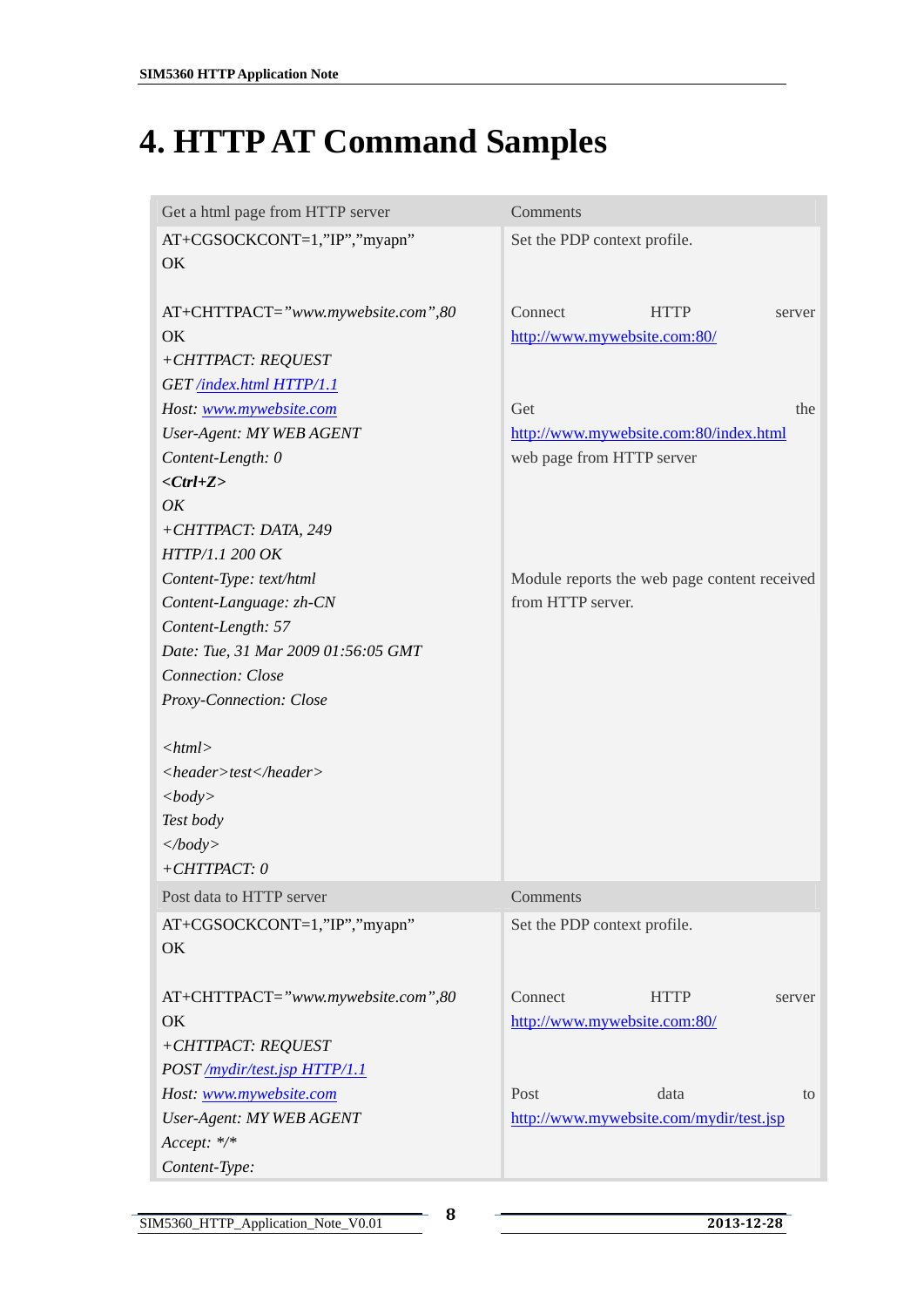<span id="page-9-0"></span>

| application/x-www-form-urlencoded                      |                                           |
|--------------------------------------------------------|-------------------------------------------|
| Cache-Control: no-cache                                |                                           |
| Accept-Charset: utf-8, us-ascii                        |                                           |
| Pragma: no-cache                                       |                                           |
| Content-Length: 29                                     |                                           |
|                                                        |                                           |
| $myparam1 = test1$ &myparam2=test2< $Ctrl + Z$ >       |                                           |
| OK                                                     |                                           |
| +CHTTPACT: DATA, 234                                   |                                           |
| HTTP/1.1 200 OK                                        | Module reports the post response received |
| Content-Type: text/html                                | from HTTP server.                         |
| Content-Language: zh-CN                                |                                           |
| Content-Length: 54                                     |                                           |
| Date: Tue, 31 Mar 2009 01:56:05 GMT                    |                                           |
| <b>Connection: Close</b>                               |                                           |
| Proxy-Connection: Close                                |                                           |
|                                                        |                                           |
| $<$ html $>$                                           |                                           |
| $\langle header \rangle result \langle header \rangle$ |                                           |
| $<$ body>                                              |                                           |
| Result is OK                                           |                                           |
| $\langle \text{body} \rangle$                          |                                           |
| $+CHTTPACT: 0$                                         |                                           |

# **5. Conflict AT Commands**

Following AT commands cannot be used with HTTP AT commands together:

- **TCP/IP Related AT Commands.**
- MMS AT Commands
- **GPS AT Commands**